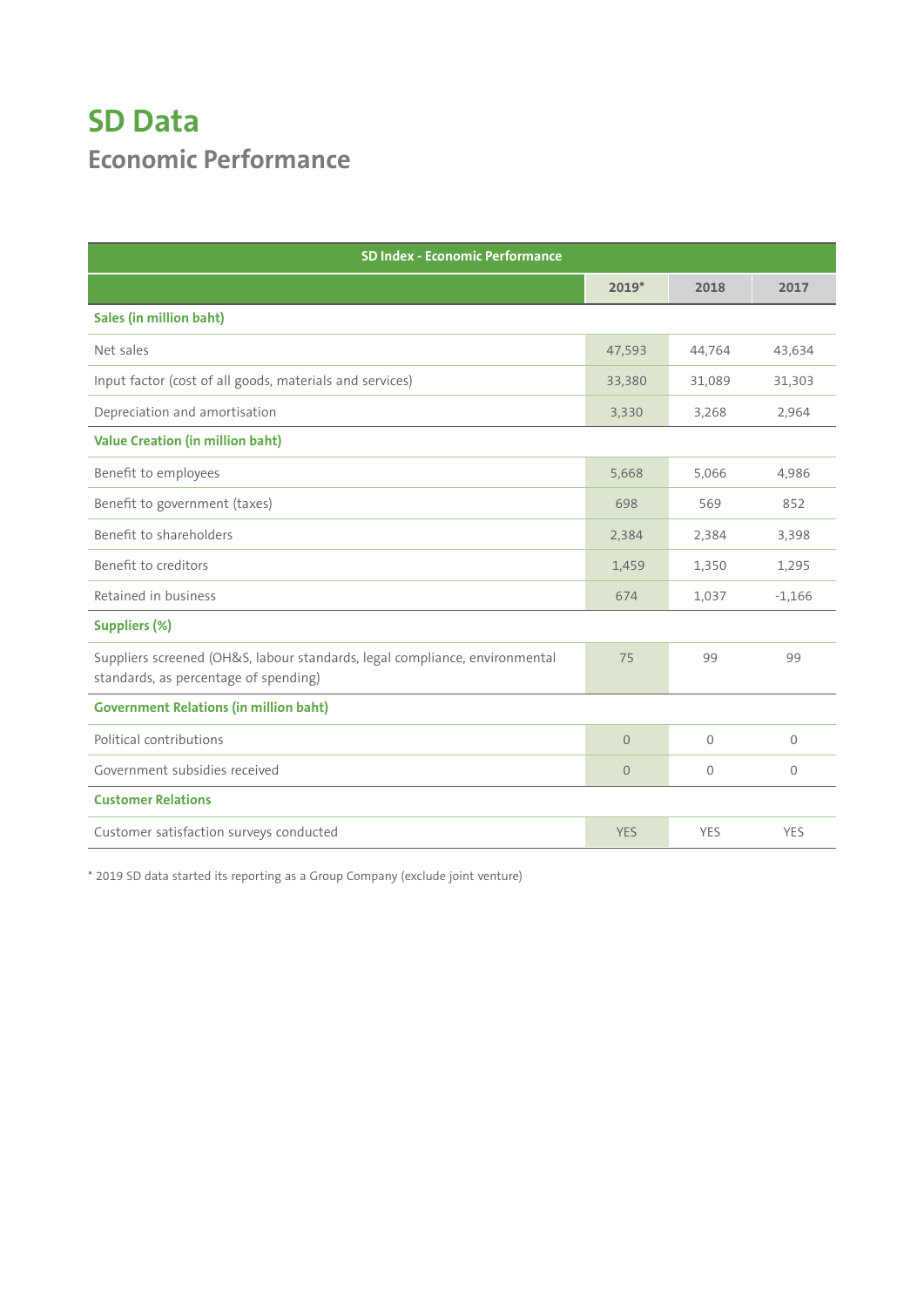## **SD Data Environmental Performance**

| <b>SD Index - Environmental Performance</b>                                                   |                |              |             |
|-----------------------------------------------------------------------------------------------|----------------|--------------|-------------|
|                                                                                               | $2019*$        | 2018         | 2017        |
| <b>Materials Used</b>                                                                         |                |              |             |
| Limestone (%)                                                                                 | 77.1           | 81.3         | 80.6        |
| Shale (%)                                                                                     | 9.6            | 17.3         | 17.8        |
| Additives (%)                                                                                 | 9.9            | 0.7          | 0.6         |
| Alternative raw materials (%)                                                                 | 3.4            | 0.7          | 1.0         |
| <b>Environmental Investments and Compliance</b>                                               |                |              |             |
| Total environmental protection expenditures and investments (million baht)                    | 60.8           | 28.2         | 43.8        |
| Non-compliance cases                                                                          | $\overline{2}$ | $\mathbf{0}$ | 0           |
| Associated fines and penalties (million baht)                                                 | 0.72           | $\mathbf{0}$ | $\mathbf 0$ |
| <b>Energy</b>                                                                                 |                |              |             |
| Fuel consumption (MJ/ton clinker)                                                             | 3,172          | 3,075.8      | 3,083.4     |
| Electricity consumption (kWh/ton cement)                                                      | 70.3           | 94.2         | 94.16       |
| Alternative fuel thermal substitution rate (%)                                                | 14.1           | 10.6         | 5.51        |
| CO <sub>2</sub> Emissions                                                                     |                |              |             |
| Net CO <sub>2</sub> Emissions (kg CO <sub>2</sub> /ton cementitius material)                  | 621            | 695.4        | 721.7       |
| Clinker factor (%)                                                                            | 74.3           | 81.2         | 83.8        |
| <b>Other Atmospheric Emissions</b>                                                            |                |              |             |
| NOx (grams/ton cementitious material)                                                         | 865.6          | 599.5        | 596.1       |
| SO <sub>2</sub> (grams/ton cementitious material)                                             | 73.3           | 55.0         | 51.2        |
| Dust (grams/ton cementitous material)                                                         | 70.7           | 49.8         | 40.9        |
| <b>Water</b>                                                                                  |                |              |             |
| Water withdrawn from wells and rainwater collected for cement<br>production (m <sup>3</sup> ) | 5,869,512      | 1,918,765    | 3,259,487   |
| Water recycled or reused (%)                                                                  | 69.1           | 77           | 85          |

\* 2019 SD data started its reporting as a Group Company (exclude joint venture)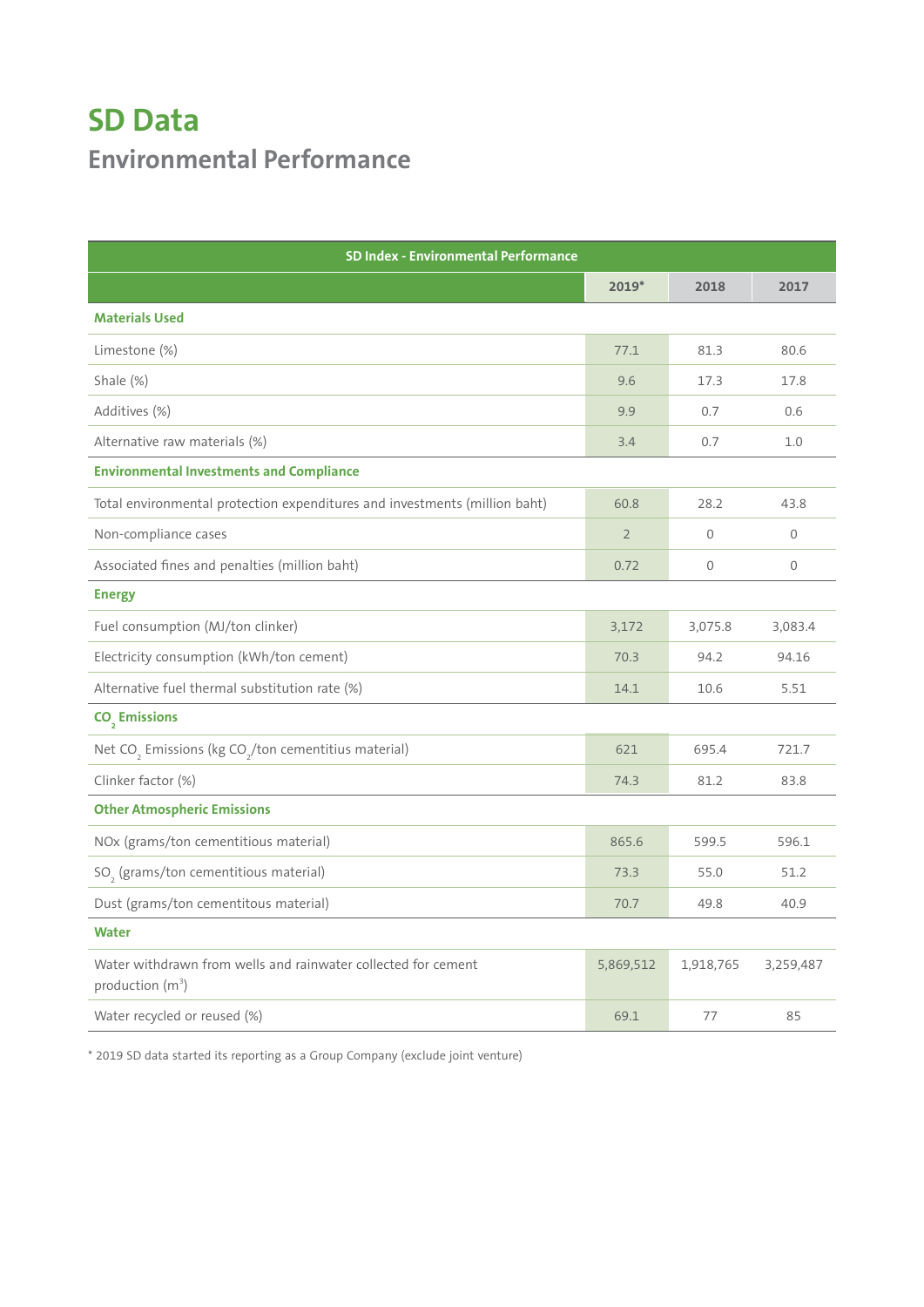## **SD Data Social Performance**

| <b>SD Index - Social Performance</b>                                                  |                |                |                |  |
|---------------------------------------------------------------------------------------|----------------|----------------|----------------|--|
|                                                                                       | $2019*$        | 2018           | 2017           |  |
| <b>Employee Practices</b>                                                             |                |                |                |  |
| <b>Number of employees</b>                                                            | 5,711          | 3,621          | 3,579          |  |
| Proportion of employees by level (%)                                                  |                |                |                |  |
| • Top & senior management                                                             | 5.52           | $\overline{4}$ | $\overline{4}$ |  |
| · Middle level management                                                             | 44.35          | 42             | 41             |  |
| • Other employees                                                                     | 50.32          | 55             | 56             |  |
| Portion of female employees by level (%)                                              |                |                |                |  |
| • Top & senior management                                                             | 8.23           | 19             | 22             |  |
| · Middle level management                                                             | 19.80          | 37             | 37             |  |
| · Other employees                                                                     | 17.63          | 10             | 9              |  |
| <b>Ratio of female to male salary</b>                                                 |                |                |                |  |
| · Top & senior management                                                             | 0.48           | 0.82           | 0.91           |  |
| · Middle level management                                                             | 0.70           | 0.93           | 0.92           |  |
| • Other employees                                                                     | 0.72           | 0.95           | 0.94           |  |
| <b>Portion of local employees (%)</b>                                                 | 98.76          | 99.50          | 99.64          |  |
| Employee turnover (%)                                                                 | 10.04          | 8.92           | 14.28          |  |
| Employee satisfaction survey conducted                                                |                |                |                |  |
| <b>Training</b>                                                                       |                |                |                |  |
| Average hours of training per employee                                                | 32.29          | 26.84          | 32.08          |  |
| <b>Occupational Health and Safety</b>                                                 |                |                |                |  |
| Number of fatalites (employees, contractors and third-party)                          | $\overline{3}$ | 0              | 0              |  |
| Lost time injury frequency rate (employees and contractors per million man-<br>hours) | 0.48           | 0.25           | 0.33           |  |
| <b>Community Involvement</b>                                                          |                |                |                |  |
| Donations, CSR and Community Spending (million baht)                                  | 27.7           | 15.5           | 18.4           |  |
| <b>Stakeholder Engagement</b>                                                         |                |                |                |  |
| Needs assessments                                                                     | <b>YES</b>     | YES            | YES            |  |
| Stakeholder Engagement in CSR planning                                                | <b>YES</b>     | YES            | YES            |  |
| Stakeholder dialogues                                                                 | <b>YES</b>     | YES            | YES            |  |
| Community advisory panels                                                             | <b>YES</b>     | YES            | YES            |  |

\* 2019 SD data started its reporting as a Group Company (exclude joint venture)